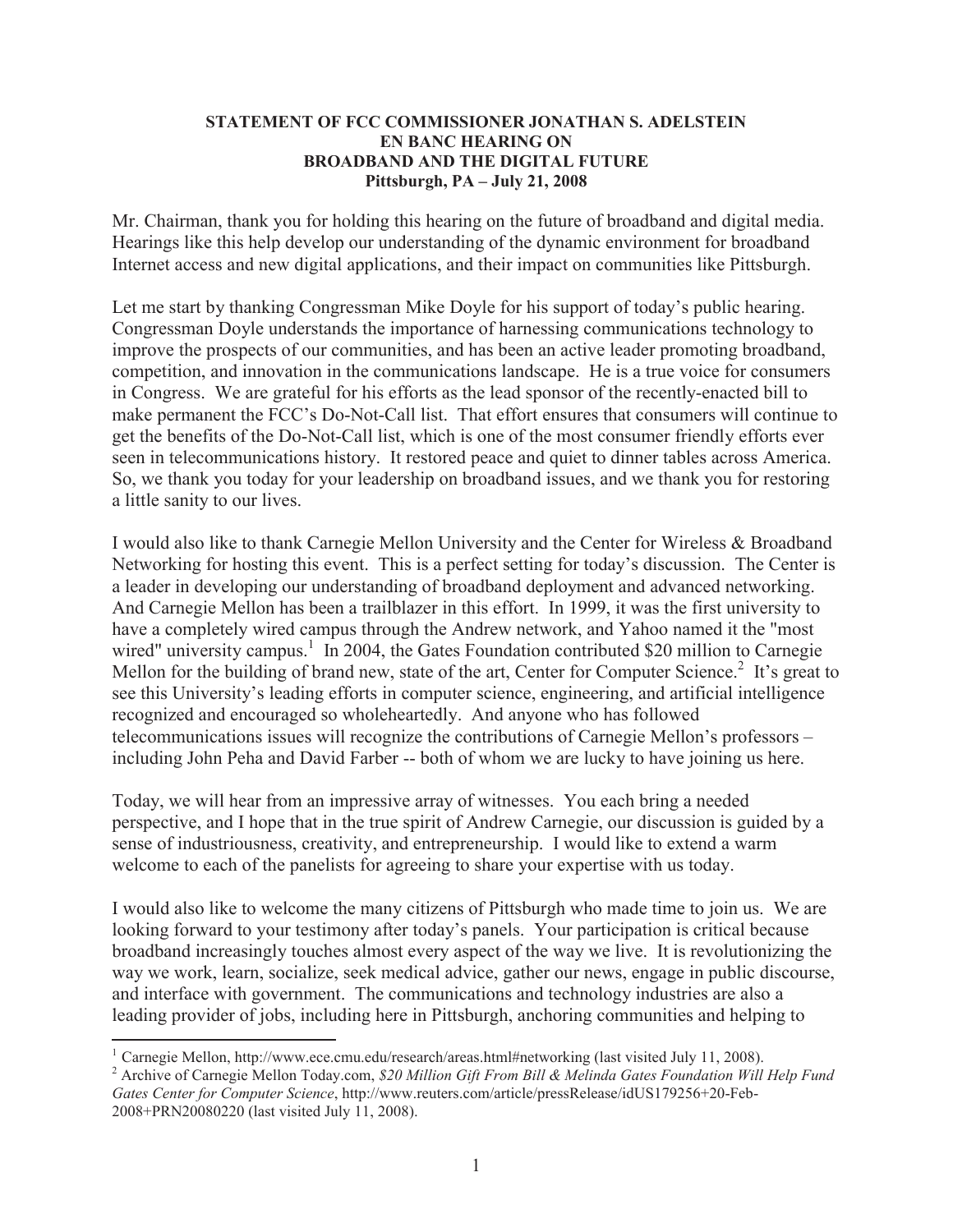keep our workers on the cutting edge. So I am particularly pleased that we are joined by representatives of the Communications Workers of America, AT&T, and the American Cable Association here today.

There are many positive developments. Over the past decade, we have seen considerable investment by providers in new broadband facilities, growth in the number of broadband users, and an explosion of new applications available to consumers. We also recently auctioned off large swaths of spectrum, and notably some will be used to provide wireless to communities that are difficult to reach by fixed-line broadband.

Despite progress, the U.S. faces deficits of adoption, affordability, and capability when compared to the global broadband leaders. It is estimated that some 55 percent of adult Americans have broadband at home, but that still leaves almost half of all Americans without broadband  $access^3$ 

We have challenges as a rural nation, as rural areas here in Pennsylvania bear witness. Beyond geographic challenges, though, policy does play a role. We need to do more to meet the major infrastructure challenge of our time – deploying truly high speed, affordable broadband. A recent study reported that 35 percent of dial-up users have not switched to broadband because the prices are too high.<sup>4</sup> Other Americans, especially those in rural areas, report that they still lack access to broadband.<sup>5</sup> And since last year, progress has slowed in broadband adoption among the poor and African Americans.<sup>6</sup>

To address these gaps and stimulate demand, we need to support initiatives that encourage broadband usage and digital literacy. Government should invest in online resources that will get people to log-on -- online services that address specific social needs, such as health care, access for persons with disabilities, online learning, and e-government. A successful strategy will require efforts at all levels of government. So, I am pleased we have with us today Rebecca Bagley from the Pennsylvania Department of Community and Economic Development to tell us about some of the local efforts to promote technology-based economic development.

I am also glad to see Rey Ramsey here today. As the CEO of One Economy, Rey has worked tirelessly to bring the benefits of broadband to low income citizens. Rey and his team target people who are most at risk of being left behind, yet also stand to benefit most in terms of educational and career opportunities. One Economy has taken a comprehensive approach to these issues, working to bring communications technology to public housing communities and other unserved areas, while also working to promote digital literacy and offer culturally-diverse, multi-lingual content. I am glad we will hear more about their pathbreaking efforts.

<sup>3</sup> John B. Horrigan, *Home Broadband Adoption 2008*, Pew Internet & American Life Project, July 2008, at 1, (last visited July 13, 2008), http://www.pewinternet.org/PPF/r/257/report\_display.asp.

<sup>4</sup> *Id.* at 11.

<sup>&</sup>lt;sup>5</sup> *Id.* at 12. (Finding that 28 percent of rural Americans say broadband is not available where they live compared to 22 percent of non-rural Americans who say this.)

<sup>6</sup> *Id.* at 2.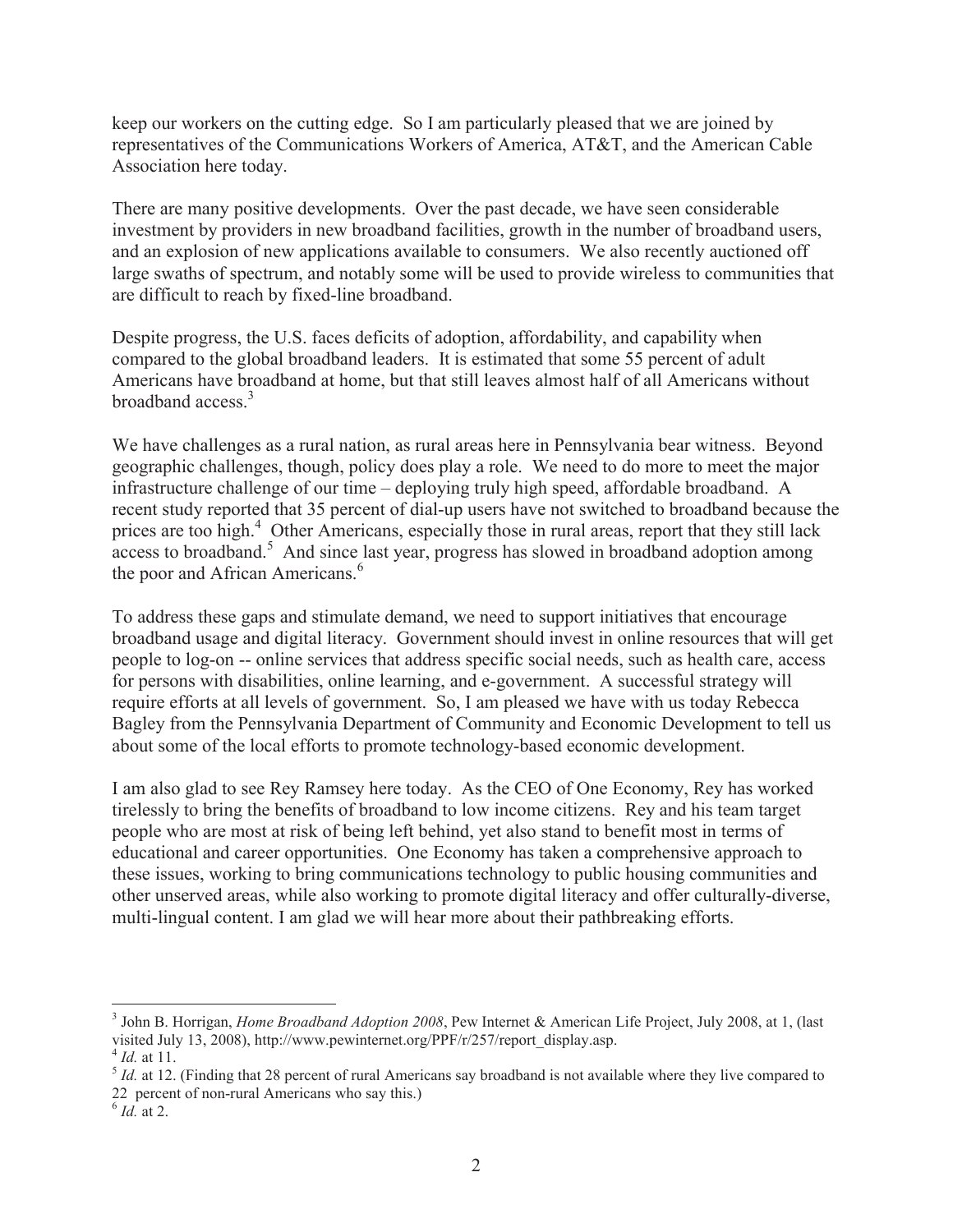We will also hear about how local entrepreneurs are tapping the Internet to innovate and bring creative, original content and services to the global marketplace. One area in which we are seeing tremendous innovation is Internet video. The marketplace of "e-video" providers is reminiscent of a primordial swamp, filled with creativity yet also with great risk. The emerging landscape includes mega-media conglomerates (like NBC & News Corp. deploying Hulu), search engines (such as Google with YouTube), and peer-to-peer content delivery platforms (like BitTorrent and Gnutella). It also includes service providers, represented today by AT&T and ACA, who are investing substantial capital to bring high quality video services to consumers.

All of this effort may yet prove that video is the so-called "killer app" that can truly drive the broadband revolution. Over the last 18 months, U.S. online video usage has increased 64 percent.<sup>7</sup> To date, 48 percent of Internet users have visited video-sharing sites such as YouTube. <sup>8</sup> Not surprisingly, advertising and content fees in broadband video are climbing. By 2010, industry assets are predicted to be in the tens of billions.<sup>9</sup> The innovations in this area are reshaping our media marketplace and our opportunities for democratic participation.

To continue these efforts, the FCC needs to work to increase bandwidth for Internet video to reach its highest potential that consumers increasingly expect. We also need to ensure that the Internet remains open and that the broadband market remains competitive. One emerging trend is that consumers want to be able to choose and access video programming from many sources, not just the largest media companies. Consumers do not want the Internet to become another version of old media, dominated by a handful of companies. They want true choice. Promoting the open and neutral quality of the Internet and high speed access to the Internet are goals that go hand-in-hand. Together, these efforts will drive investment, innovation and promote user choice.

Also, as we enter this new world of digital media, we need to arm parents with the tools they need to educate and protect our children. By increasing media literacy among parents and children, we can help them safely access the vast new resources available on the Net while avoiding the myriad dangers that now face them. Parents desperately need and want information and tools to help them teach their children the safe and healthy use of technology. It is clear that parents are the first and best line of defense against all forms of objectionable content. Yet, ensuring a safe online experience for children truly requires the cooperation of the advocacy community, private industry and government. We should proactively look for ways to improve online safety and media literacy. One area of particular concern to me is interactive advertising. I hope that the Commission will complete its proceeding addressing interactive ads targeted at children.

I have been pushing for a national broadband strategy that will incentivize the build-out of broadband networks and keep the Internet open and neutral. It will take a collective effort, and I look forward to hearing from all our witnesses.

<sup>7</sup> Leland Westerfield, *eMerging Video Markets: The Third Wave of Media*, BMO Capital Markets, June 2008, at 15. <sup>8</sup> Lee Rainie, *Video-Sharing Memo*, Pew Internet & American Life Project, January 2008, at 1, (last visited July 13, 2008), http://www.pewinternet.org/pdfs/Pew\_Videosharing\_memo\_Jan08.pdf.

<sup>&</sup>lt;sup>9</sup> Westerfield, *supra*, note 7, at 5. (Projected that by 2011, advertising fees and paid content fees in broadband video and mobile video markets could exceed \$6.0 billion, and broadband video and mobile video assets could be valued at \$12-\$17 billion.)